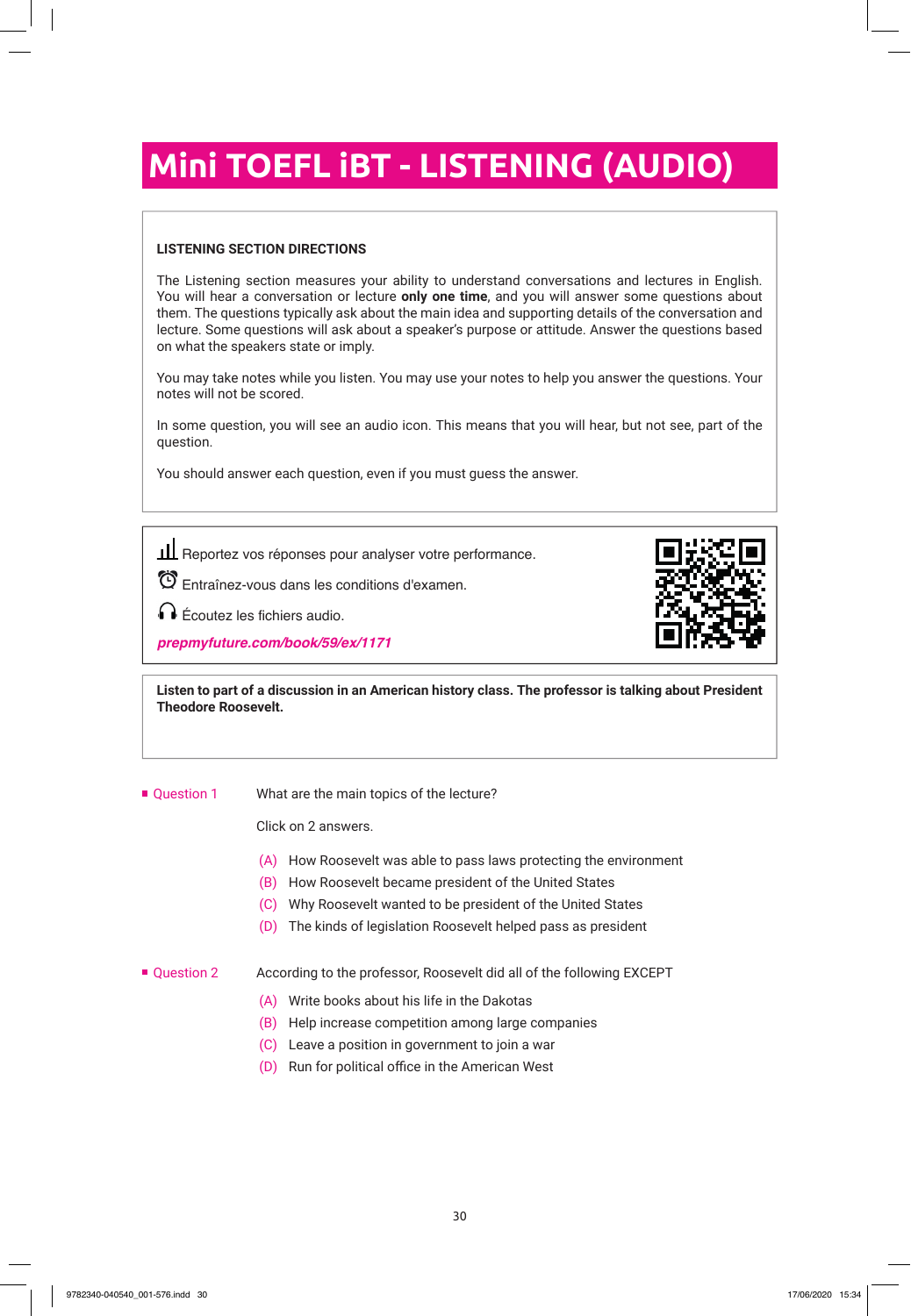# ■ Ouestion 3 According to the lecture, what did Roosevelt write about after the death of his wife and mother? (A) Life in the American West (B) His career in politics (C) The conservation of natural resources (D) His experiences as a Rough Rider ■ Question 4 Listen again to part of the lecture. Then answer the question. What does the professor mean by this statement? (A) Roosevelt did not enjoy working with the Republican Party in New York. (B) Roosevelt did not enjoy being the governor of New York. (C) After Roosevelt was elected Vice-President, legislators in New York did not have to work with him anymore. (D) The Republican Party in New York did not expect Roosevelt to become Vice-President. ■ Question 5 What were some of Roosevelt's accomplishments as President? (A) Building a national highway network (B) Higher standard for food safety (C) More control of American waterways (D) Increasing the number and size of national forests

- Question 6 What can be inferred about Roosevelt's involvement in the Spanish-American War?
	- (A) It was instrumental in winning the war against Spain.
	- (B) It made him more famous in the U.S.
	- (C) He reluctantly became a soldier in the war.
	- (D) It led to him becoming Secretary of the Navy.

**Listen to a conversation between two students regarding a class presentation.**

## ■ Question 7 What is the main purpose of the conversation?

- (A) To organize a trip to a museum
- (B) To go over material for a test
- (C) To prepare for an oral report
- (D) To find more material for a presentation
- Question 8 According to the conversation, which of the following statements is true?
	- (A) The two students will meet tonight to finalize their presentation outline.
	- (B) The two students will likely meet the day before their presentation.
	- (C) The two students haven't collected all the photos they need for the presentation.
	- (D) The two students will meet with the professor tomorrow.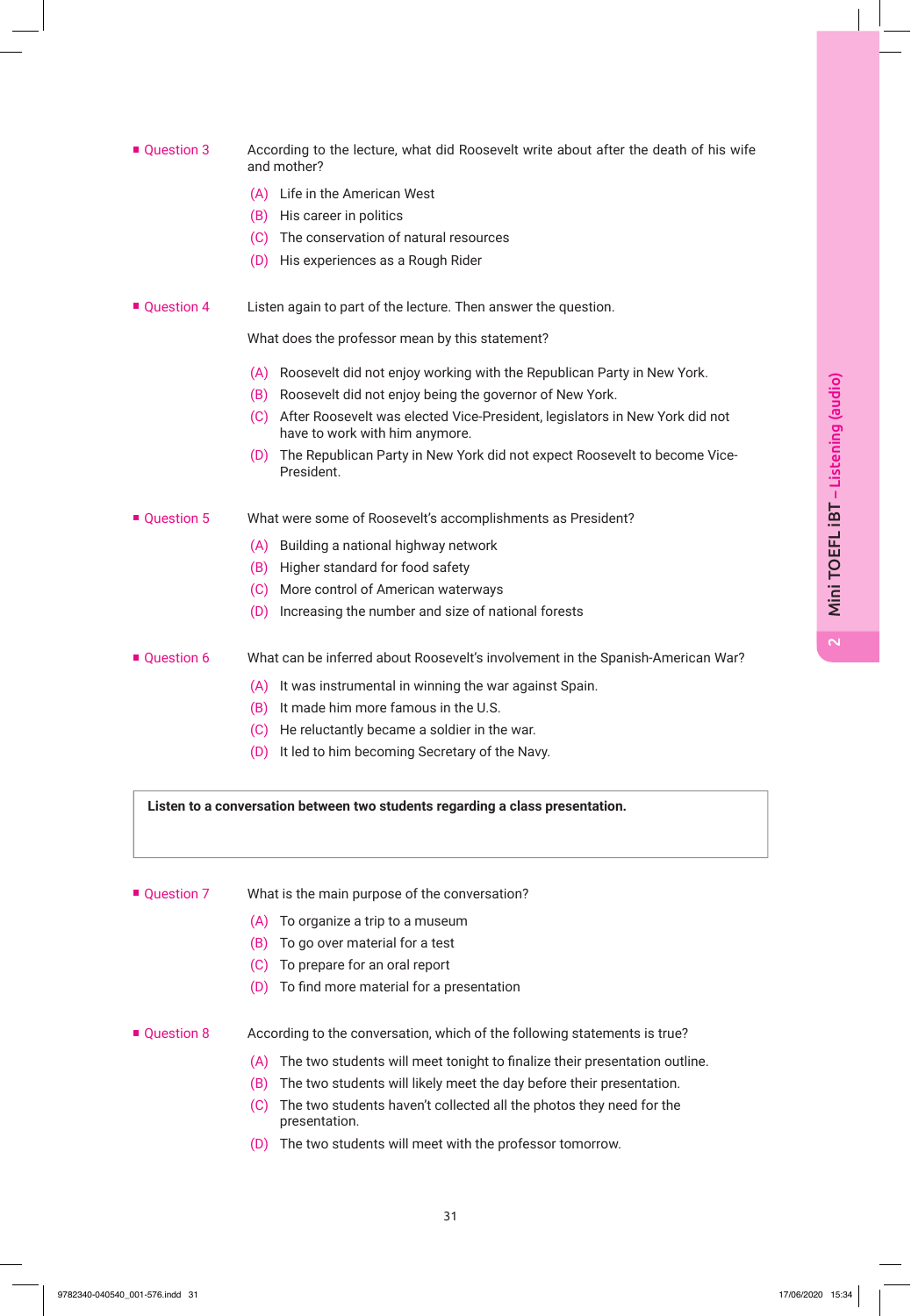#### **Question 9** Listen again to part of the conversation, then answer the question.

- (A) She thinks the theory is unrealistic.
- (B) She thinks the event happened in another location.
- (C) She is unclear what the theory is trying to prove.
- (D) She doesn't think he should include the information in the presentation.

#### Question 10 Listen again to part of the conversation, then answer the question.

- (A) Her experience at the museum may be put in a film.
- (B) What she was able to do at the museum was uncommon.
- (C) She is disappointed she wasn't able to find anything interesting during the excavation.
- (D) She didn't know anyone else who was with her at the museum.

#### ■ Question 11 According to the conversation, what did the woman do at the La Brea Tar Pit Museum last year?

- (A) Find the bones of a saber-toothed cat in the tar pits
- (B) Meet the scientist who first studied the tar pits
- (C) Find paintings of ancient animals found in the tar pits
- (D) Search for animal and human remains in the tar pits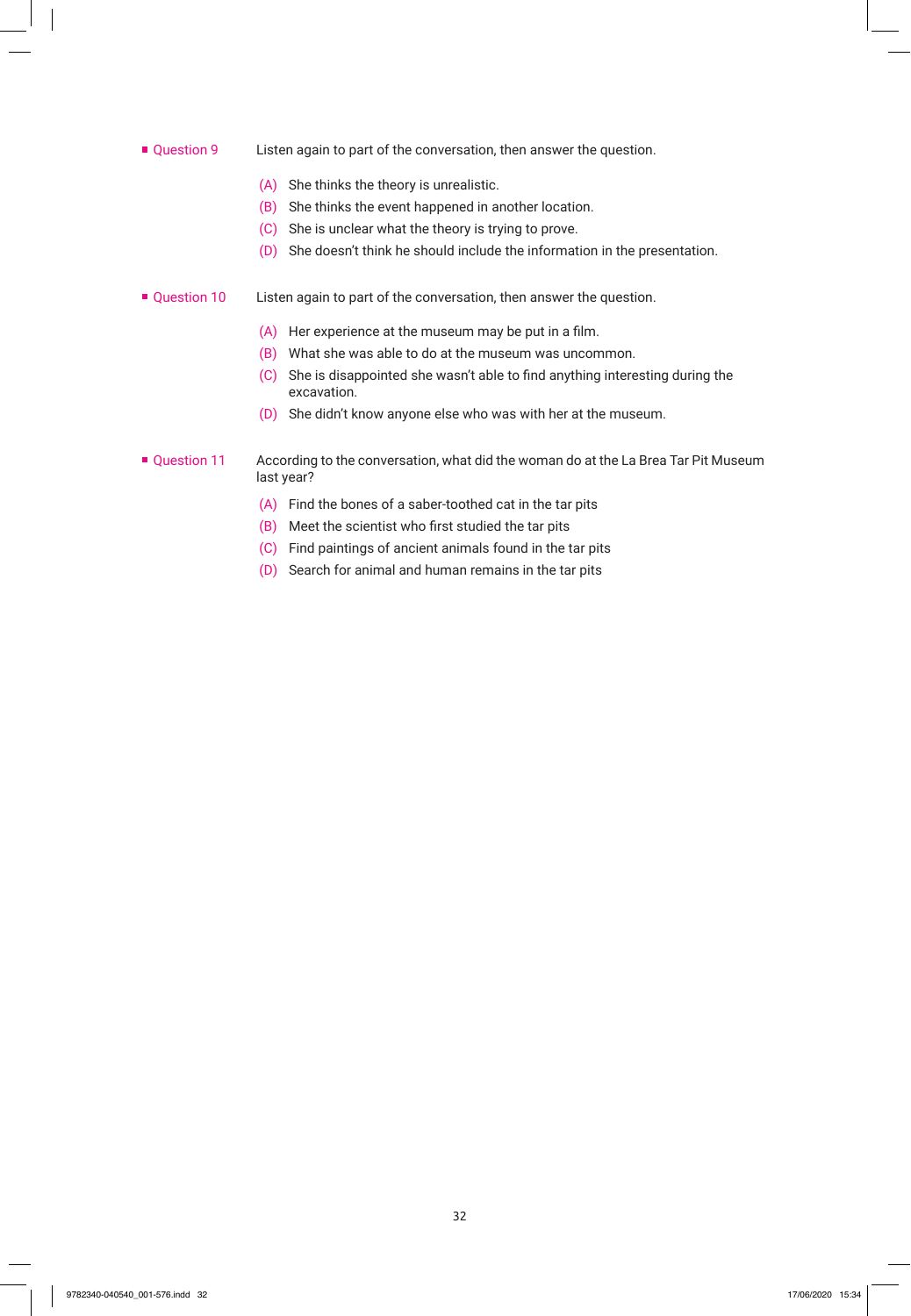# **Mini TOEFL iBT - LISTENING (SCRIPT)**

### **LISTENING SECTION DIRECTIONS**

The Listening section measures your ability to understand conversations and lectures in English. You will hear a conversation or lecture **only one time**, and you will answer some questions about them. The questions typically ask about the main idea and supporting details of the conversation and lecture. Some questions will ask about a speaker's purpose or attitude. Answer the questions based on what the speakers state or imply.

You may take notes while you listen. You may use your notes to help you answer the questions. Your notes will not be scored.

In some question, you will see an audio icon. This means that you will hear, but not see, part of the question.

You should answer each question, even if you must guess the answer.

III Reportez vos réponses pour analyser votre performance.

Entraînez-vous dans les conditions d'examen.

Écoutez les fichiers audio.

**prepmyfuture.com/book/59/ex/1171**

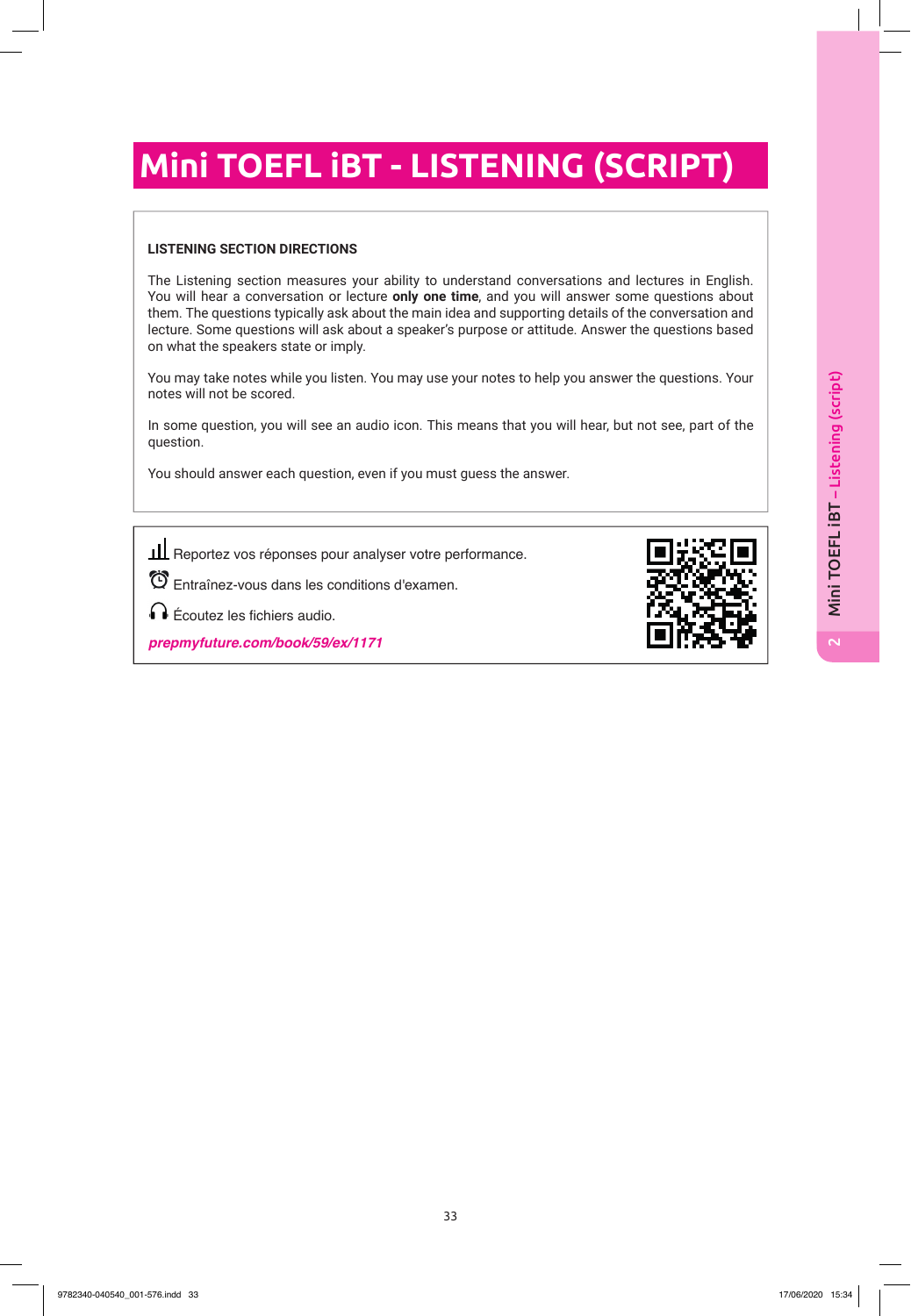#### **Listen to part of a discussion in an American history class. The professor is talking about President Theodore Roosevelt.**

#### **Script non affiché le jour de l'examen :**

**PROFESSOR**: *First as a popular writer, and later as President of the United States, Theodore Roosevelt had a strong influence on the history of the American West. Born in 1858, in New York City, Roosevelt grew up in a wealthy family that was heavily involved in community affairs. Thought he was sickly as a child, suffering several chronic medical conditions, early in life he devoted himself to daily exercise, gaining a physical stamina and love of outdoor sports that became a hallmark of his character.*

*Despite an early career as a representative in the New York State government, Roosevelt felt drawn to the American West. He was enamored by the western landscape and the outdoor life of the plains. In 1883, he purchased two ranches in the Dakotas, a remote area of the western part of the United States. These ranches became a refuge for him during difficult times in his life, most notably when his wife and mother both died on the same day in 1884. The isolation and vast landscape of the Dakotas helped him escape the sadness of the loss of his wife and mother, and became a retreat where he could pursue his interest in writing. During his time out West, Roosevelt published books on his experiences ranching and hunting, as well as on other aspects of his life in the Dakotas. Readers of Roosevelt's writings took from his books the perception of western life as having special virtues - self-reliance, honor, loyalty, determination -- that made it a symbol of the American character.*

*Returning to politics in 1889, Roosevelt advanced in political office until a decade later he was appointed Assistant Secretary of the Navy and became a leading proponent of war with Spain, which at the time was attempting to reassert control over its colonies in the Caribbean. When war broke out 1898 between the U.S. and Spain, Roosevelt helped organize the "Rough Riders", a volunteer cavalry inside the U.S. army, made up of "cowboys and college students," as he liked to say. In Cuba, Roosevelt and his Rough Riders led a much-publicized horse charge up Kettle Hill in the battle for San Juan Heights. His exploits in the Spanish-American War made him a household name throughout the United States.*

*Returning home as a war hero, Roosevelt was elected governor of New York in the fall of 1898, but his enthusiasm for reform so annoyed the state's Republican leaders that they arranged for him to run as the national Republican party's vice presidential candidate in 1900. When the Republican ticket won the presidential election, New York's Republican Party breathed a sigh of relief because Roosevelt was now out of their hair.*

*Less than a year later, however, on September 14, 1901, the assassination of President William McKinley elevated Roosevelt to the nation's highest office. Over the next seven years, he worked tirelessly as the president of the United States to promote social and governmental reform. He passed legislation that broke up some of the country's biggest corporations and brought more competition to the U.S. business sector. Later, he secured passage of federal regulations to control railroad rates and to set quality standards for food and drugs.*

*For the West, Roosevelt's most important actions as president came in the areas of conservation policy. In 1891, Roosevelt signed a law that to set aside public lands as national forests, and used it to increase federal land reserves from the approximately 40 million acres when he took office to nearly 200 million acres by the end of his time as president. He also ushered in a new era of land management, aimed at sustained and efficient use of natural resources rather than exploitation and development.*

*Roosevelt initiated similar sweeping change in the western United States through legislation which gave the federal government primary responsibility for dam construction and irrigation projects, bringing scientific expertise and know-how into the planning of canals and reservoirs.*

*Roosevelt also extended federal control over the scenic wonders of the West, such as setting aside 800,000 acres in Arizona as the Grand Canyon National Monument. By time he left office in 1909, he had created 16 national monuments, 51 wildlife refuges and five new National Parks, including Crater Lake in Oregon and the Anasazi ruins in Colorado. His actions helped Americans recognize these*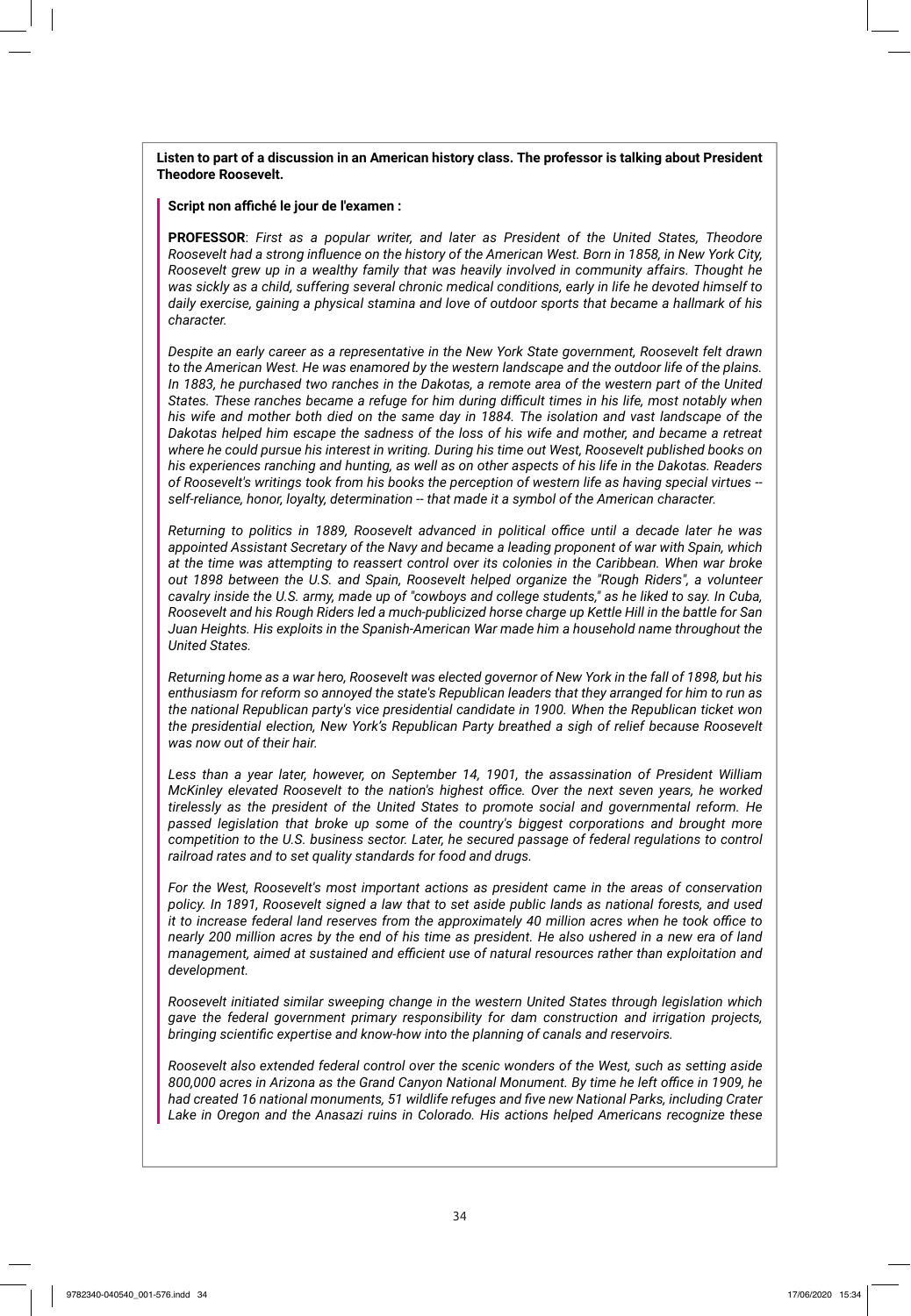*landmarks as "national treasures", not just as a source of natural resources to be consumed, and as such requiring management to sustain them for a growing tourist industry. Without Teddy Roosevelt's dedication to preserving the natural wonders of the United States, the beauty and untouched nature of the American West would be much less than it is today.*

■ Question 1 What are the main topics of the lecture?

Click on 2 answers.

- (A) How Roosevelt was able to pass laws protecting the environment
- (B) How Roosevelt became president of the United States
- (C) Why Roosevelt wanted to be president of the United States
- (D) The kinds of legislation Roosevelt helped pass as president
- Question 2 According to the professor, Roosevelt did all of the following EXCEPT
	- (A) Write books about his life in the Dakotas
	- (B) Help increase competition among large companies
	- (C) Leave a position in government to join a war
	- (D) Run for political office in the American West
- Question 3 According to the lecture, what did Roosevelt write about after the death of his wife and mother?
	- (A) Life in the American West
	- (B) His career in politics
	- (C) The conservation of natural resources
	- (D) His experiences as a Rough Rider
- **Question 4** Listen again to part of the lecture. Then answer the question.

#### **Script non affiché le jour de l'examen :**

**PROFESSOR**: *Returning home as a war hero, Roosevelt was elected governor of New York in the fall of 1898, but his enthusiasm for reform so annoyed the state's Republican leaders that they arranged for him to run as the party's vice presidential candidate in 1900. When the Republican ticket won the presidential election, New York's Republican Party breathed a sigh of relief because Roosevelt was now out of their hair.*

What does the professor mean by this statement?

#### **Script non affiché le jour de l'examen :**

**PROFESSOR**: *When the Republican ticket won the presidential election, New York's Republican Party breathed a sigh of relief because Roosevelt was now out of their hair.*

- (A) Roosevelt did not enjoy working with the Republican Party in New York.
- (B) Roosevelt did not enjoy being the governor of New York.
- (C) After Roosevelt was elected Vice-President, legislators in New York did not have to work with him anymore.
- (D) The Republican Party in New York did not expect Roosevelt to become Vice-President.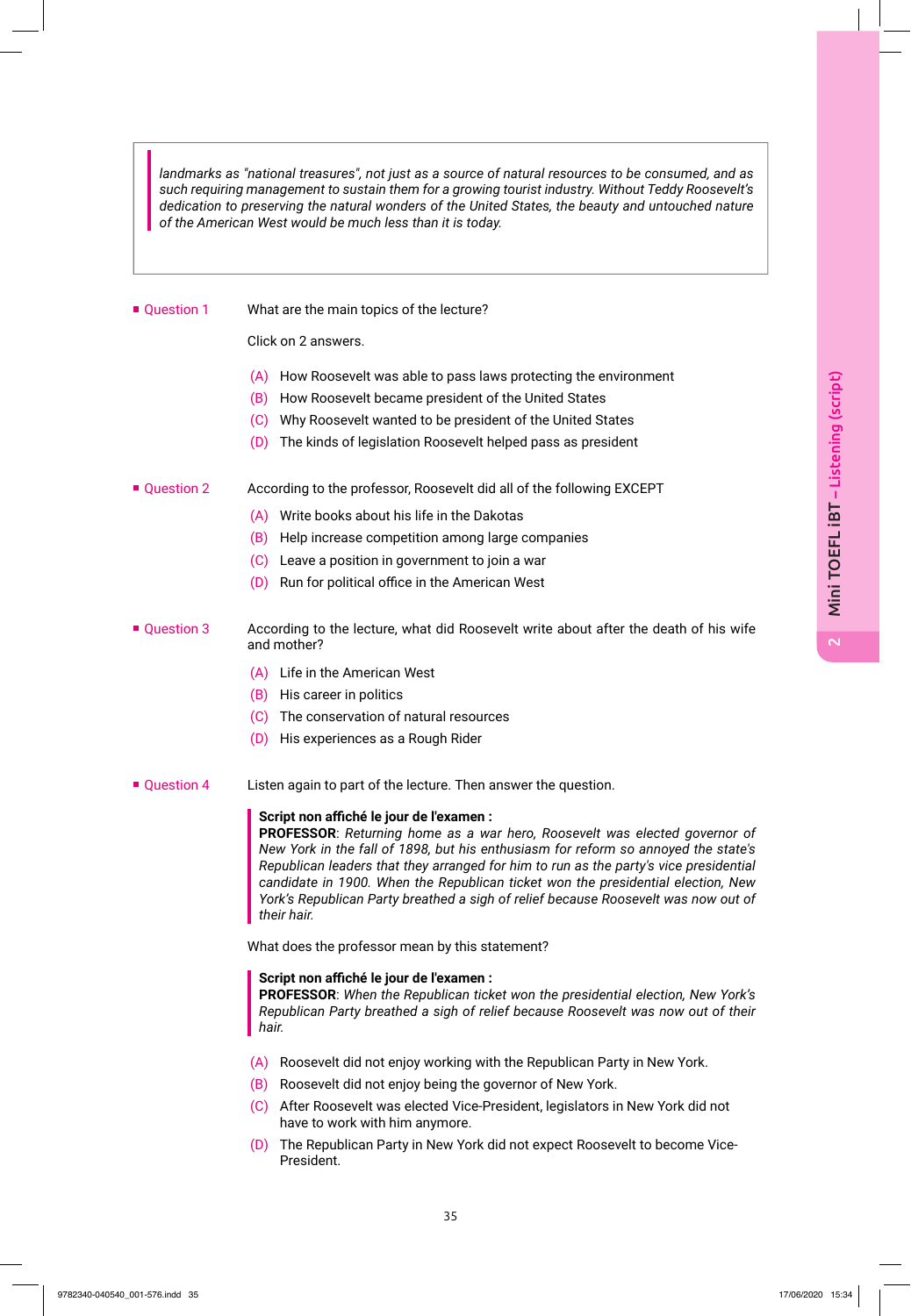#### ■ Question 5 What were some of Roosevelt's accomplishments as President?

- (A) Building a national highway network
- (B) Higher standard for food safety
- (C) More control of American waterways
- (D) Increasing the number and size of national forests
- Question 6 What can be inferred about Roosevelt's involvement in the Spanish-American War?
	- (A) It was instrumental in winning the war against Spain.
	- (B) It made him more famous in the U.S.
	- (C) He reluctantly became a soldier in the war.
	- (D) It led to him becoming Secretary of the Navy.